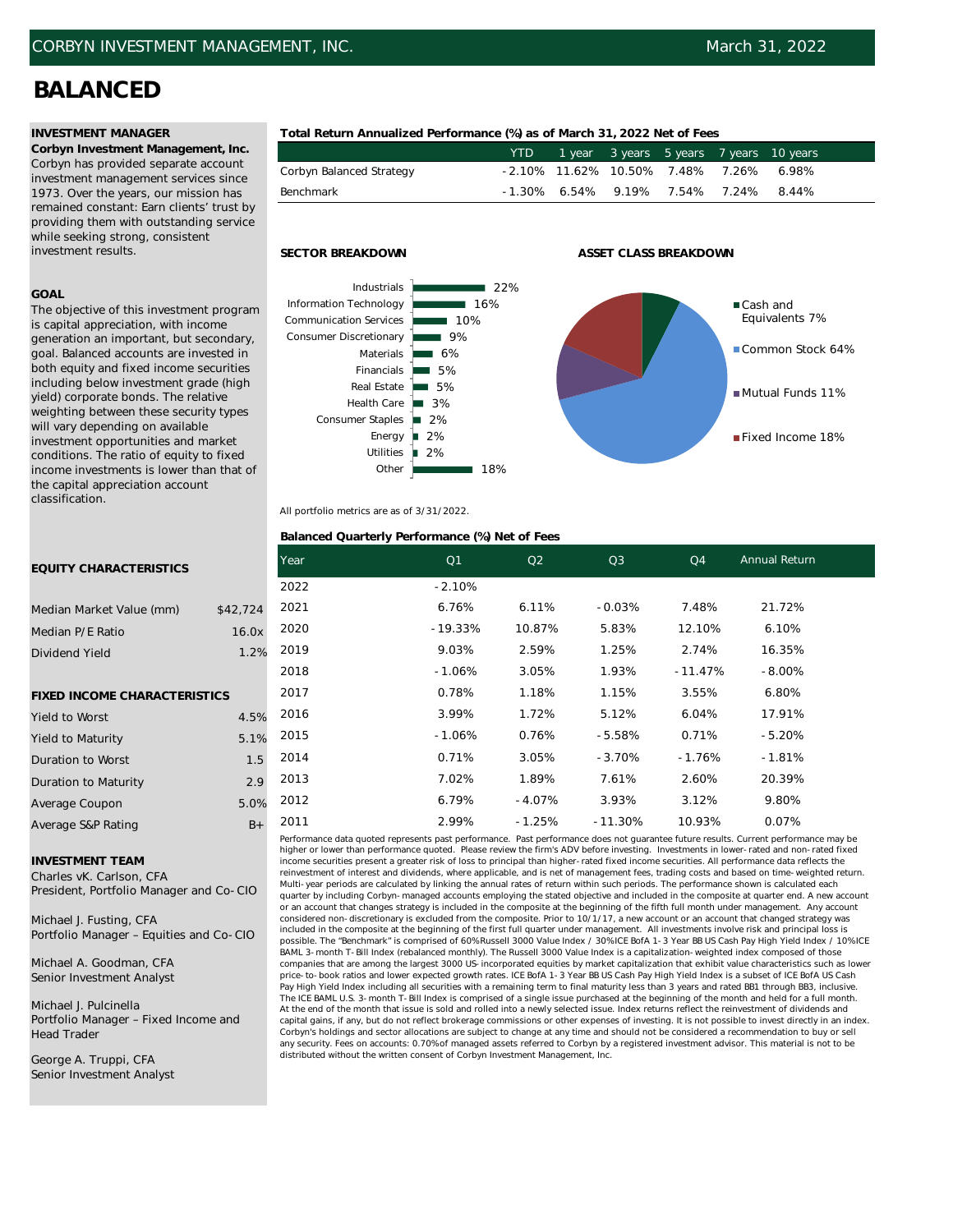## CORBYN INVESTMENT MANAGEMENT, INC. BALANCED March 31, 2022

### **STRATEGY BASICS**

Strategy Inception 1/1/1993 Composite Assets \$92.2m

Bill White bwhite@greenspringfund.com 410-307-1512

Todd B. Garliss tbgarliss@greenspringfund.com 410-307-1514

#### **INVESTMENT THESIS**

As investors, we focus on inefficientlyfollowed securities that we believe are undervalued and often possess company-specific catalysts for future appreciation. By carefully investigating these companies and understanding the motivations of the management teams, we attempt to identify attractive investments selling at discounts to the underlying value of their business models. At Corbyn, we have always sought to minimize portfolio volatility and preserve capital during times of market turmoil. We believe that this "protection of principal" mentality has proven effective during the highly volatile conditions of recent market cycles. Looking forward, we feel that our goals of providing steady, consistent performance will continue to differentiate our firm and make our investment programs particularly attractive.

Corbyn Investment Management 2330 W. Joppa Rd, Suite 108 410-832-5500 Lutherville, MD 21093 www.corbyn.com





#### **CREDIT QUALITY DISTRIBUTION FIVE LARGEST EQUITY/BOND HOLDINGS**

| <b>Total Firm Assets</b>                         | \$1,068m |  |                       | Republic Services, Inc. (RSG) | 6.2% |
|--------------------------------------------------|----------|--|-----------------------|-------------------------------|------|
|                                                  |          |  | <b>BB</b> 36%         | KBR, Inc. (KBR)               | 4.7% |
| <b>SALES TEAM</b>                                |          |  | <b>B</b> 35%          | Alphabet, Inc. - CI C (GOOG)  | 3.9% |
| <b>Bill White</b>                                |          |  |                       | Cisco Systems, Inc. (CSCO)    | 3.2% |
| bwhite@greenspringfund.com<br>$110 - 307 - 1512$ |          |  | $\blacksquare$ CCC 3% | T-Mobile US Inc. (TMUS)       | 2.9% |



This chart illustrates the performance of a hypothetical \$500,000 investment in a Balanced account since 3/31/12, net of Corbyn management fees and based on a time weighted rate of return. The total value includes any changes in principal and reinvestment of any dividends, interest and capital gains, but does not reflect the effect of any custodial fees. This chart does not imply any future performance.

#### **Total Return Annualized Performance (%) as of March 31, 2022 Net of Fees**



Performance data quoted represents past performance. Past performance does not guarantee future results. Current performance may be higher or lower than performance quoted. Please review the firm's ADV before investing. Investments in lower-rated and non-rated fixed income securities present a greater risk of loss to principal than higher-rated fixed income securities. All performance data reflects the reinvestment of interest and dividends, where applicable, and is net of management fees, trading costs and based on time-weighted return. Multi-year periods are calculated by linking the annual rates of return within such periods. The performance shown is calculated each quarter by including Corbyn-managed accounts employing the stated objective and included in the composite at quarter end. A new account or an account that changes strategy is included in the composite at the beginning of the fifth full month under management. Any account considered non-discretionary is excluded from the composite. Prior to 10/1/17, a new account or an account that changed strategy was included in the composite at the beginning of the first full quarter under management. All investments involve risk and principal loss is possible. The "Benchmark" is comprised of 60% Russell 3000 Value Index / 30% ICE<br>BofA 1-3 Year BB US Cash Pay High Yield Index / 10% ICE BAML 3-month T-Bill I capitalization-weighted index composed of those companies that are among the largest 3000 US-incorporated equities by market capitalization that exhibit value characteristics such as lower price-to-book ratios and lower expected growth rates. ICE BofA 1-3 Year BB US Cash Pay High Yield Index is a subset of ICE BofA US Cash Pay High Yield Index including all securities with a remaining term to final maturity less than 3 years and rated BB1<br>through BB3, inclusive. The ICE BAML U.S. 3-month T-Bill Index is compri full month. At the end of the month that issue is sold and rolled into a newly selected issue. Index returns reflect the reinvestment of dividends and capital gains, if any, but do not reflect brokerage commissions or other expenses of investing. It is not possible to invest directly in an index. Corbyn's holdings and sector allocations are subject to change at any time and should not be considered a recommendation to buy or sell any security. Fees on accounts: 0.70% of managed assets referred to Corbyn by a registered investment advisor. This material is not to be distributed without the written consent of Corbyn Investment Management, Inc.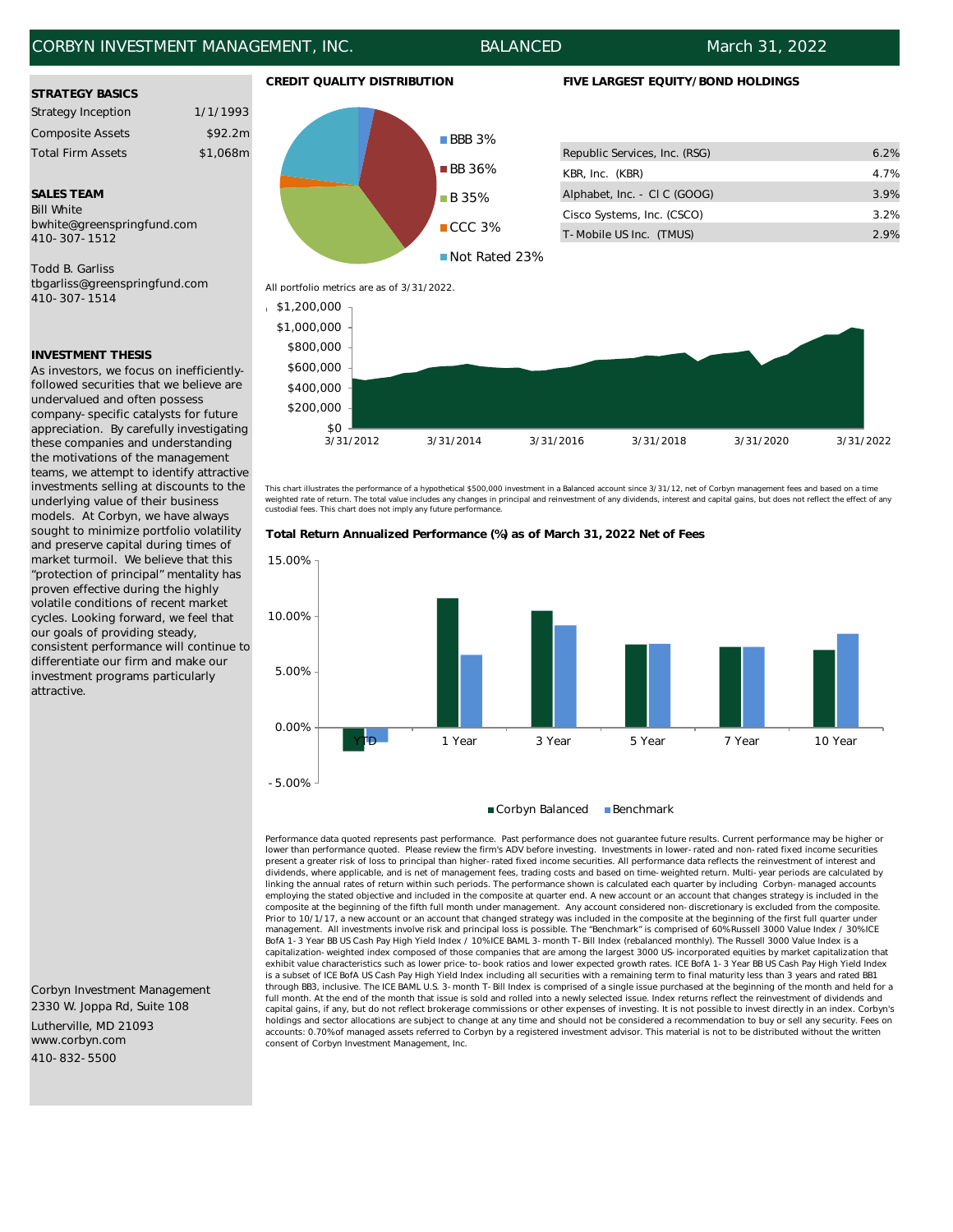## **CORBYN INVESTMENT MANAGEMENT, INC. BALANCED COMPOSITE GIPS COMPOSITE REPORT**

|      | <b>Total</b><br><b>Firm</b> | <b>Composite</b> |                 |              | <b>Composite Returns</b> | <b>Custom</b>    |                   |                  | <b>Custom</b><br><b>Blended</b> |
|------|-----------------------------|------------------|-----------------|--------------|--------------------------|------------------|-------------------|------------------|---------------------------------|
|      | <b>Assets</b>               | <b>Assets</b>    | <b>Number</b>   |              |                          | <b>Blended</b>   |                   | <b>Composite</b> | <b>Benchmark</b>                |
| Year | (USD)                       | (USD)            | <b>of</b>       |              |                          | <b>Benchmark</b> | Composite         | 3 Yr Std         | 3 Yr Std                        |
| End  | (Millions)                  | (Millions)       | <b>Accounts</b> | <b>Gross</b> | <b>Net</b>               | <b>Returns</b>   | <b>Dispersion</b> | <b>Dev</b>       | <b>Dev</b>                      |
| 2021 | 1,024.80                    | 98.51            | 81              | 22.55%       | 21.72%                   | 15.85%           | 1.68%             | 13.23%           | 12.92%                          |
| 2020 | 914.44                      | 82.79            | 84              | 6.85%        | 6.10%                    | 4.10%            | 1.61%             | 13.56%           | 13.32%                          |
| 2019 | 1,120.21                    | 106.43           | 97              | 17.12%       | 16.35%                   | 18.44%           | 1.21%             | 8.05%            | 7.56%                           |
| 2018 | 995.72                      | 127.85           | 115             | $-7.39%$     | $-8.00\%$                | $-4.47%$         | 0.95%             | 8.12%            | 6.96%                           |
| 2017 | 1,018.24                    | 147.35           | 130             | 7.52%        | 6.80%                    | 9.02%            | 0.99%             | 6.76%            | 6.64%                           |
| 2016 | 988.73                      | 147.70           | 125             | 18.71%       | 17.91%                   | 13.58%           | 1.53%             | 7.61%            | 7.08%                           |
| 2015 | 862.26                      | 155.39           | 149             | $-4.56%$     | $-5.20%$                 | $-2.00%$         | 1.35%             | 7.17%            | 6.93%                           |
| 2014 | 1,206.26                    | 180.48           | 164             | $-1.15%$     | $-1.81%$                 | 8.14%            | 2.22%             | 7.52%            | 6.00%                           |
| 2013 | 1,358.01                    | 187.57           | 158             | 21.20%       | 20.39%                   | 20.62%           | 1.64%             | 9.89%            | 8.45%                           |
| 2012 | 1,029.56                    | 158.30           | 145             | 10.55%       | 9.80%                    | 13.59%           | 1.52%             | 11.17%           | 10.32%                          |
| 2011 | 1,052.78                    | 153.45           | 146             | 0.76%        | 0.07%                    | 1.48%            | 1.87%             | 13.50%           | 13.50%                          |
| 2010 | 1,102.44                    | 164.68           | 137             | 13.80%       | 13.02%                   | 13.55%           | 2.31%             | 15.30%           | 16.12%                          |
| 2009 | 754.33                      | 146.40           | 127             | 16.04%       | 15.24%                   | 23.32%           | 2.11%             | N/A <sup>1</sup> | N/A <sup>1</sup>                |
| 2008 | 492.14                      | 132.36           | 129             | -12.11%      | $-12.71%$                | -26.57%          | 3.69%             | N/A <sup>1</sup> | N/A <sup>1</sup>                |

**N/A1 – The three-year annualized standard deviation is not presented for periods before 36 months of data is available.** 

*Balanced Composite: The objective of this investment strategy is capital appreciation, with income generation an important, but secondary, goal. Balanced accounts are invested in equity and fixed income securities, including below investment grade (high yield) corporate bonds. The relative weighting between these security types will vary depending on available investment opportunities and market conditions. The allocation of equity investments in the portfolio will typically be lower than that of the Capital Appreciation account strategy. Key material risks include the risk that stock prices will decline and fixed income securities are subject to interest rate risk that could influence the value of investments. This composite is compared against a custom blended benchmark comprised of 60% Russell 3000 Value Index/ 30% ICE BofA 1-3 Year BB US Cash Pay High Yield Index / 10% ICE BAML 3-Month T-Bill Index. The custom benchmark is calculated by weighting the respective index returns on a monthly basis. Prior to January 1, 2022, the composite was compared against 60% Russell 3000 Value Index/ 30% Bloomberg US High Yield 1-3 Ba Total Return Index / 10% ICE BAML 3-Month T-Bill Index. The Balanced composite was created July 2016 and incepted January 2008.* 

Corbyn Investment Management, Inc. ("Corbyn") is a registered investment adviser with United States Securities and Exchange Commission in accordance with the Investment Adviser Act of 1940. The firm's full list of composite and broad distribution pooled funds is available upon request.

Corbyn claims compliance with the Global Investment Performance Standards (GIPS®) and has prepared and presented this report in compliance with the GIPS standards. Corbyn has been independently verified for the periods January 1, 2008 through June 30, 2021. The verification report is available upon request.

A firm that claims compliance with the GIPS standards must establish policies and procedures for complying with all the applicable requirements of the GIPS standards. Verification provides assurance on whether the firm's policies and procedures related to composite and pooled fund maintenance, as well as the calculation, presentation, and distribution of performance, have been designed in compliance with the GIPS standards and have been implemented on a firm-wide basis. Verification does not provide assurance on the accuracy of any specific performance report.